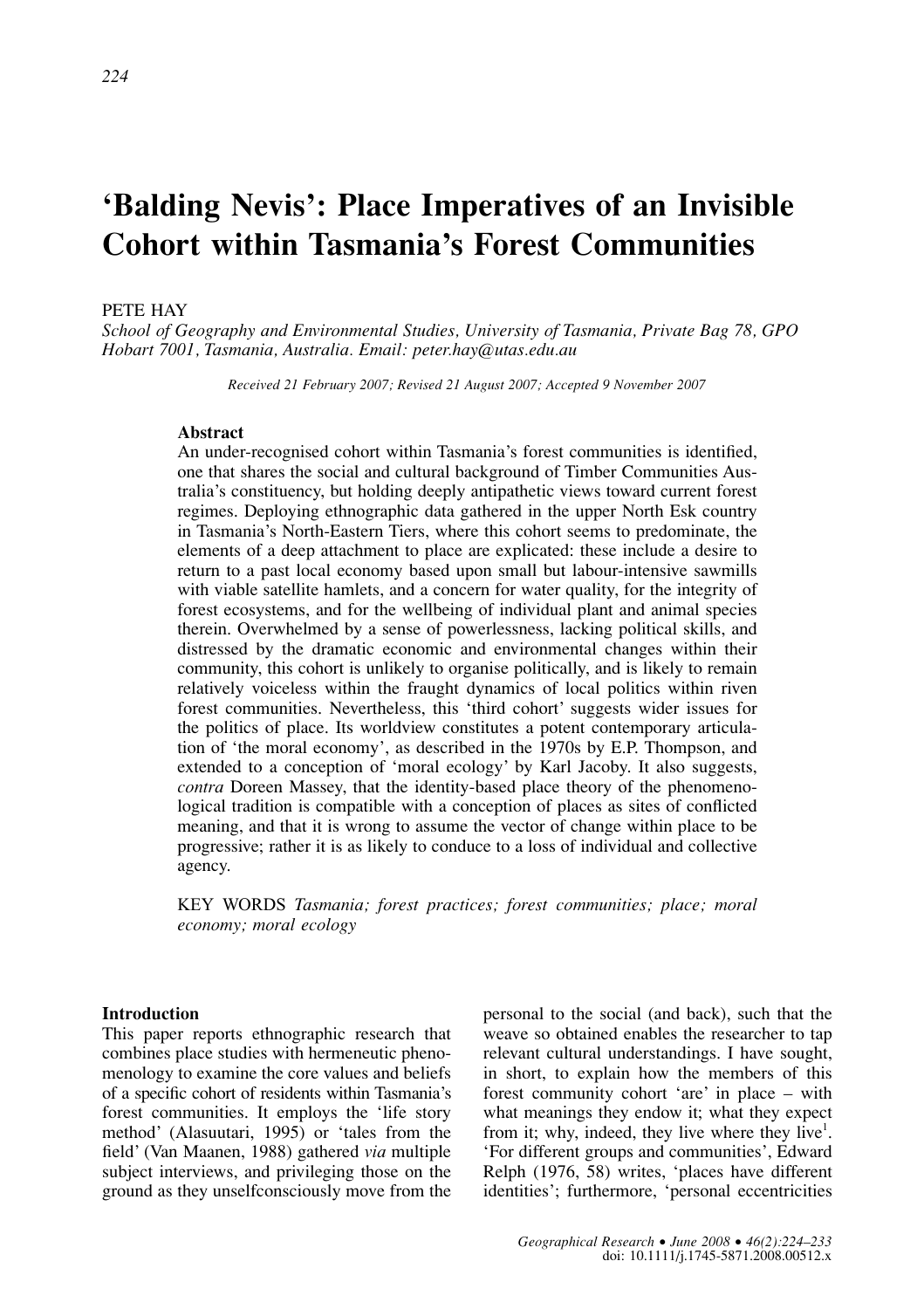and attitudes are subsumed to the dominant image of the group'. The group whose worldviews I report here is largely invisible, deeply alienated, and enmired in a sense of utter powerlessness. In the discussion that follows I refer to these people as the 'third cohort' within Tasmania's forest communities.

The paper begins by distinguishing the three cohorts within Tasmania's forest communities, and the political context for the sociological fault lines so established is described. These axes of conflict are, it is contended, intractable, socially debilitating, and of some import to wider issues of wellbeing and social cohesion<sup>2</sup>. An account of the place-saturated norms of the 'third cohort' follows, with emphasis upon the disjunction between this group's place values and the current regimes of forest harvesting. The paper then examines some synergies between the values – and the circumstances – of the 'third cohort' and certain place-relevant theoretical constructions. The first of these is E.P. Thompson's (1971) concept of the 'moral economy', a state of being in time and place that Thompson thought to be specific to the 'English crowd' of the eighteenth century, but which several observers have observed to have wider cultural (and even contemporary) relevance. The second is Karl Jacoby's (2001) adaptation of Thompson's theory to a 'moral ecology' of forest communities, though the evidence here provides a variation upon the slant taken by Jacoby. Finally, the evidence of the 'third cohort' is used to evaluate certain key ideas within the place writings of Doreen Massey (1997, 2005), notably her contentions that phenomenologies of place are intrinsically essentialist and hence incompatible with the diversity of identities that constitute the actuality of most places; and that the progressive quality within vectors of change is submerged within the 'reactionary' tendency of place scholars to resist place dynamism.

## **Lineaments of conflict in Tasmania's forests**

On 6 October 2004, in the last week of campaigning for a federal election thought to be in the balance, Prime Minister Howard attended a Timber Communities Australia rally in Launceston. Having delivered his so-called 'rescue package' for Tasmania's disputed forests, an obviously delighted Prime Minister was enthusiastically acclaimed by brawny timber workers, thereby providing electorally-potent imagery for the television sets of a nation mere days away from voting. This was widely proclaimed to be

an election-defining event. Certainly the opposition Labor party lost two of its five Tasmanian House of Representatives seats, though opinion polls had already pointed to the strong probability of these seats falling to the Government. Given such a highly visible and – ostensibly – electionshaping event, it seems likely that most Australians now see the timber communities as politically undifferentiated, with Timber Communities Australia as their hegemonic champion. In such a view, conflict over the Tasmanian forests assumes a simple rural-urban configuration, with opposition to current forest practices confined, in the main, to the environmentally concerned 'doctors' wives' and their supporters in the large urban areas, and the productivist and status quo-defending position of Timber Communities Australia representing *the* voice of the bush.

The evidence supplied by the Launceston rally and the subsequent election outcome appears to render this a reasonable interpretation, but ultimately it cannot be sustained. Far from being politically monolithic, the forest communities are, in fact, sites of considerable community turbulence.

There is a tendency for local anti-forestry campaigns to be mounted by comparative newcomers to the communities in which they now live – in contrast to the pro-logging Timber Communities Australia personnel, who consistently pitch for legitimacy's high ground through a claimed generations-long involvement in the forest industries<sup>3</sup>. Many grassroots anti-logging activists came to the communities in which they now live 30 or more years ago, as 'alternative lifestylers'. Others, the 'sea (or tree) changers', have arrived more recently. They are often articulate, educated, and refugees from professional stress in the large cities of mainland Australia. They bring much-needed social capital and are frequently active in community re-vitalisation activities. In local politics they are savvy, confident, and strategic. 'The cultural revolution did come', writes Shayne Breen (2001, xiv) in his history of the 'Northern Districts' (to Launceston's southwest), 'albeit with less fanfare and welcome than in Australia's metropolitan centres. The new immigrants produced change', and now 'promoters of economic development are forced to compete with a resilient sub-culture of environmentalism'.

The prominence of these people within the forest communities *is* recognised; at least it is in Tasmania. But a third group can also be identified, one that shares the political aspirations of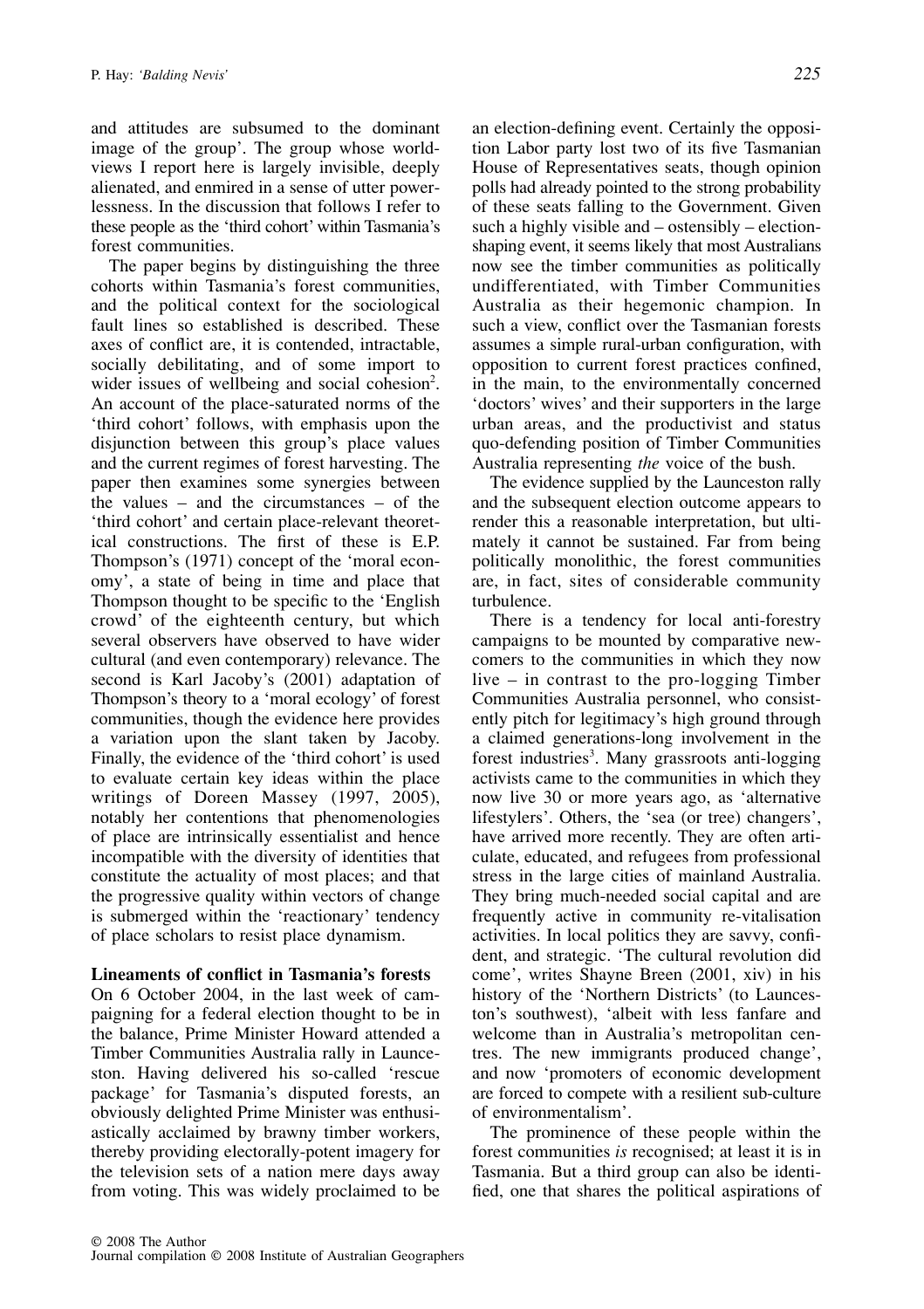the 'sea-changers' but having so little else in common with them that members of the two cohorts rarely make common cause. This group consists of people who, like the Timber Communities Australia constituency, have generationslong ties to the communities in which they live, including a continuous involvement in the forest industries, but who are staunchly critical of the harvesting regimes that currently pertain<sup>4</sup>. They tend to be older people but are not always so, and they are less visible because they keep their views largely to themselves. They do not join together in pursuit of common political goals, and they tend to avoid political structures set up by others, even when these are in sympathy with these others' aspirations.

Dargavel *et al.* (2005, 25) have earlier observed that 'modern forestry presents a misleading image of being a coherent, unified culture . . . a single culture defined by opposition from an environmental culture'. Though these authors use this observation to key a vertical or historical analysis of ideological diversity within forest industries, the present analysis identifies values schism on a horizontal or socio-cultural axis – nevertheless, it reinforces Dargavel *et al.*'s contention that the 'traditional' components of forest communities are *not* politically undifferentiated. It may be that in some timber communities this 'third cohort' is such a small presence as to be almost negligible, but I have identified one forest locality in which it seems to con-



Figure 1 Regional map of the upper North Esk valley, showing sites referred to in the text.

stitute the majority cohort. This is the upland community of Burns Creek, Blessington and Ben N*ee*vis (as the locals pronounce it) – the headwaters of the North Esk – and its place is the catchment for Launceston's main domestic water supply.

## **'Balding Nevis'**

It may be that this community is unquestionably unique. A colleague who knows the southern timber town of Geeveston reports very little evidence of such a cohort there, with the locals being enthusiastically behind the current forestry regime. At nearby Franklin, on the other hand, such people do exist (a local activist has assured me), though, as I would expect, they keep their heads down. In the Meander Valley, which I know better, it is easy enough to find people who fit into my third cohort, but they are certainly not in the majority. This cohort obviously exists, though, and I suspect that, as I investigate other parts of the island, I will find it to be a not inconsiderable factor within the demography of the various timber communities of Tasmania.

In the North Esk uplands there are considerably fewer people than there are in the Meander, and the community infrastructure is restricted to one single community hall – there is no shop, school or church, not even a graveyard. Yet this was once core sawmilling country, with a network of self-contained villages attaching to each mill. Most mills were small, but a couple of them were among the largest on the island. Now there are only the diehards left, small sawmillers – not necessarily even old – retired millers, retired 'fallers' (as they call themselves), more men than women, and, as yet, no sea-changers.

The place of which I write is currently the epicentre of possibly the most rapid conversion of native forest to plantation on the island. It should be prime Timber Communities Australia country. It is not. 'Everyone around here thinks like me', said one outspoken sawmiller when I asked him how hazardous it was to excoriate current forest practices in the way that he customarily does. And, when I asked about Timber Communities Australia, he said: 'there's no Timber Communities Australia around here. They wouldn't get anyone to join'. Most have only the rudiments of formal education – sometimes not even that – but they are impressively articulate. They speak in a strong, old-fashioned drawl, and they are brilliantly inventive in their deployment of language. The title of my paper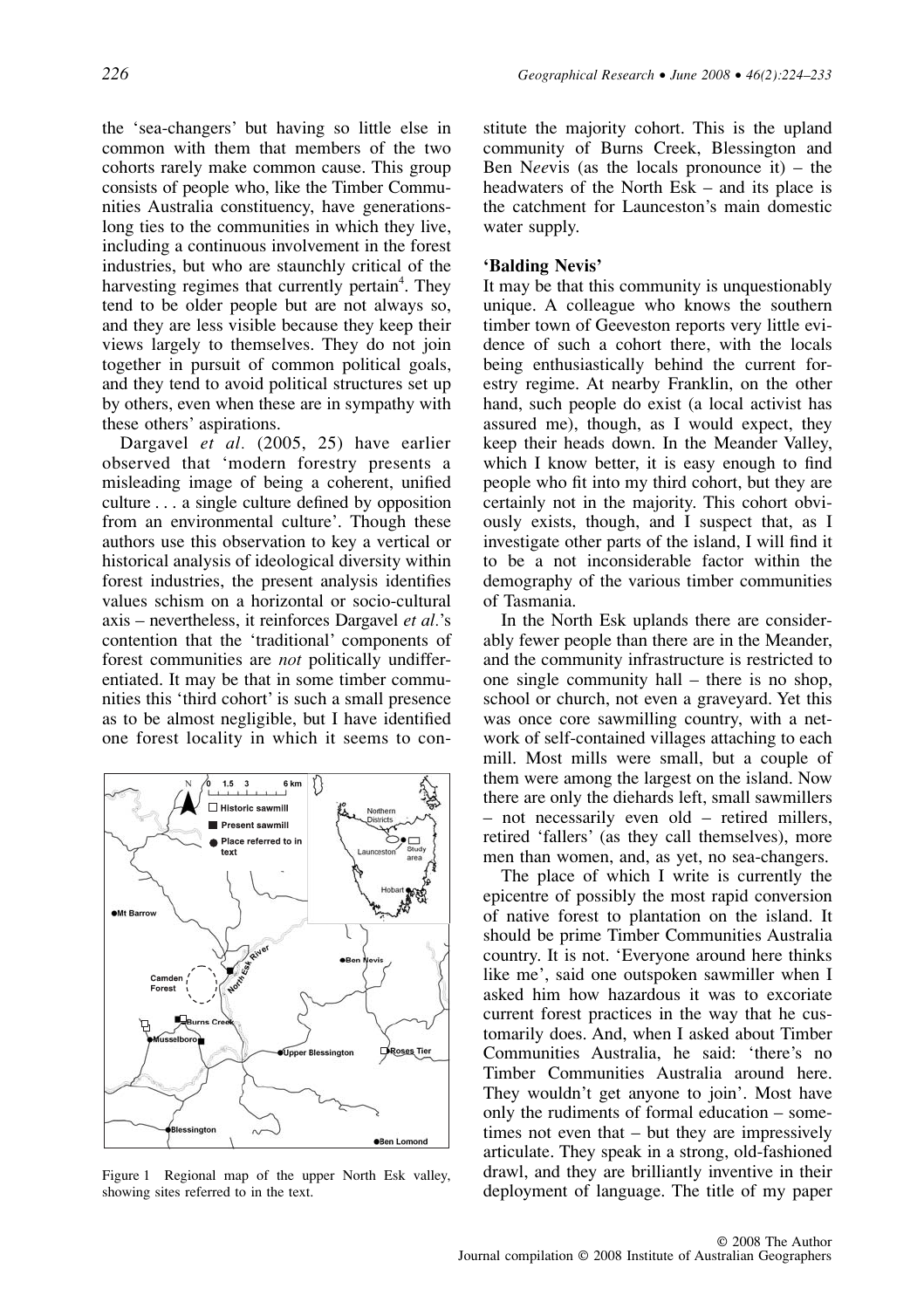is taken from a remark made by the same sawmiller quoted above. Gesturing to the mountain at his back he remarked: 'they're baldin' er up there today mate. They're completely baldin' 'er'.

The people of Burns Creek/Nevis harken back to an economy based around small sawlog production for local or regional need. They carry a very strong sense of local history, speaking reverentially of the legendary bush-workers and communities that were here before them. They insist, furthermore, that such an economy remains viable, that the resource to sustain it still exists (though it will not be there for much longer), and that it could provide sustenance for a sustainable network of small villages and towns in place of the asset-stripping and depopulation that presently characterises the smaller centres within timber country. One sawmiller commented:

Even if they just save this little bit, and people get sawmilling going again, and everyone helping everyone out. People would say: 'gee, I'd like to live in that little town. Get businesses working again and farms going'. People want to stay, but what can they do?

The same sawmiller sees considerable irony in the 'Timber Communities Australia' sobriquet. Like many others, he sees this organisation as a front for a monopolistic industry that actually wants people *gone* from the bush:

they want to close the farms and the little towns down – they want a clear run at it out there, so they don't want to have to worry about poisoning people's water supplies, or copping shit about the bloody arc lights that are on all night so they can just keep on working round the clock.

It was sometimes observed, too, that most of the men working in the clearfells are not locals; that many, indeed, are not even countrymen, but live in Launceston, Tasmania's second city, and a mere 40 minutes drive away.

Much of the antagonism expressed towards current forest practices is directed towards its effect upon water quality, particularly high up in the headwaters, where permanent hydrological changes are seen to be taking place. Some are scornful of industry and government scientists, who are thought to turn up to do their studies and take their measurements at precisely the times when they can be sure of *not* finding anything in breach of the Forest Practices Code. 'There are people up here can't read and write',

said one local, 'and none of us are scientists, but we're here all the time, and we see things – dead wombats in the creeks and that, the creeks foaming like y'wouldn't believe, algae up here where none's ever been known before – we see stuff that the bloody scientists never see because they aren't here when it's right there in front of you'. Such an observation raises questions about the comparative status of grounded place knowledge versus the authority of science. Who merits greater credibility: scientists who turn up three of four times a year, stay for an hour, gather samples and take them away, or local people of little or no formal education who have developed a keen eye for the most subtle of changes; and who understand the land in its minutiae and the nuances of its biophysical processes? The 'third cohort' people of the Burns Creek/Nevis country know animals and animal behaviour, weather, trees – and they can also speak idiomatically about soil types and properties, and about hydrological matters. Not surprisingly, many are openly contemptuous of forest science as they have experience of it.

On current 'falling' regimes there is similar scorn. 'We used to spend hours working out how to fall a tree so as to do the least damage to the forest', said one retired 'busher' – another local colloquialism – and then, with bitterness: 'I don't know why we bothered'. The second of the sawmillers quoted above has a one-person mill that lies idle for most of the year. He insists that most of what goes to the chipper is 'millable', and that it is only greed, laziness and incompetence that condemns it to the chipper:

I could make a year's living out of just one truck load going down the road there to St. Leonards – where they'll just say, 'no good, off to the chipper with it'. That's because they don't know how to mill. I do. I can get timber from logs that no-one else can. I could make a fortune out of the blackwood that's going to the chip. If they'd drop one log off here on the way I'd make more from that one log than they'd make from the rest of the load.

There is also much sadness for the animals and birds destroyed in clearfell operations and the subsequent laying of 1080 poison<sup>5</sup>. One of the study's informants, a sawmiller who walks through the bush in all weathers in bare feet, who lives in a humpy at the centre of which is an old caravan, and whose home within fireadapted bush is surrounded by old car bodies,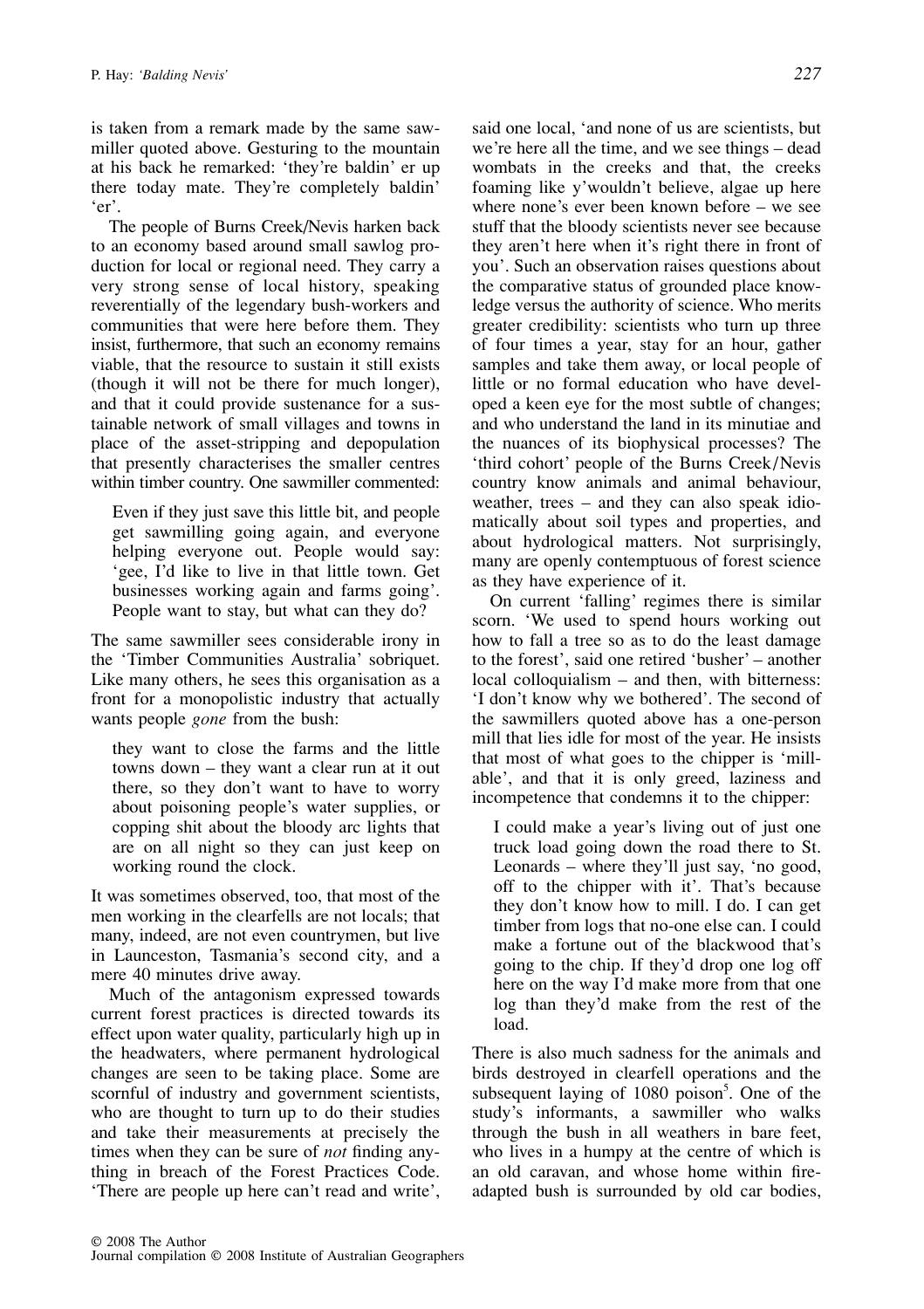© 2008 The Author Journal compilation © 2008 Institute of Australian Geographers

spoke of the wild things of the bush in a way, and entirely unselfconsciously, that was almost primal. A recurring observation is that animals cannot live in the plantations, and that, along with the much publicised decline in the Tasmanian devil population – and the disease that is ravaging devil numbers was universally attributed to the chemical regimes deployed in forestry operations – the quoll and tiger cat are also in significant decline, as are many species of birds. 'And there's a lot more roadkill now', one man observed to me. 'The animals are so docile with all that poison in them. Even the fish just lie there in the creek, with no energy'.

A tangible sadness hovers around the lives of these people. They are not optimists, and a sense of utter powerlessness overwhelms most of them. Stories are told of marriage and health breakdown – even suicides – as social consequences of life within the devastation of the clearfells. I struggled to comprehend the stress that these people are under<sup>6</sup>. Remember that they are not politically confident or savvy people, and low or non-existent literacy levels prevail. Most are poor. Many simply cannot conceive of ever living anywhere else – or of doing anything else. Then I heard a story that broke through that comprehension barrier. A sawmiller waved to the mountain at his back, and he said:

That bush up there is all I know. I can take you up there and show you how the wind shifts when you go a yard or so that way, and how the temperature pools differently over there. And this summer they're going to flatten that bush. They'll plant it out in *nitens*, but it wouldn't matter if they let it grow back – it still wouldn't be the bush I know. And that's *all* I know. They might as well cut my brain out.

I have no idea how prominent this cohort is within the wider mesh of forest communities in Tasmania – let alone the rest of Australia. It is an invisible community, its members lacking the political skills and confidence to organise, and for the most part they keep their views to themselves. It is not likely that they will be as prominent in most timber communities as they are in the one in which I have spent time, but neither are they often likely to be negligible. Their existence greatly complicates present assumptions about the political complexion of the timber communities.

Their mode of being within place also suggests some issues to do with the politics of place that are of wider general import. Some of these are considered in the remainder of this article.

## **The moral economy of the Bush**

The apparent anti-modernist romanticism of the timber folk of Burns Creek/Ben Nevis is wrongly depicted as such. It is, rather, a claim to the reciprocal relations of a moral economy that flourishes within a community in which economic and social activities are closely integrated – in this case the processes, social and economic, associated with falling, snigging, transporting and milling sawlogs. It is constituent of beliefs concerning right and wrong ways of interacting with the natural world, with extracting human sustenance from those interactions, and with structuring relations between individuals, and between individuals and an ambient community.

The concept of 'moral economy' was formulated by the historian, E.P. Thompson, in the context of a now-classic study of the English crowd in the eighteenth century food riots. 'The men and women in the crowd', wrote Thompson (1971, 78), 'were defending traditional rights and customs; and, in general, they were supported by the wider consensus of the community'. Their actions 'operated within a popular consensus as to what were legitimate and what were illegitimate practices in marketing, milling, banking etc', and this was 'grounded upon a consistent traditional view of social norms and obligations, of the proper economic functions of several parties within the community, which, taken together, can be said to constitute the moral economy of the poor' (Thompson, 1971, 79; see also Thompson, 1991, 260–262). But Thompson believed that this moral economy had not survived the coming of advanced capitalism; that the reduction of human intercourse to relations of monetary exchange value inevitably extinguished the moral economy:

the breakthrough of the new political economy of the free market was also the breakdown of the old moral economy ... one symptom of its final demise is that we have been able to accept for so long an abbreviated and 'economistic' picture of the food riot ... a picture which is itself a product of a political economy which diminished human reciprocities to the wages-nexus (Thompson, 1971, 136).

In fact, most contemporary commentators on 'the moral economy' proceed from an assumption that it is *not* historically bounded – and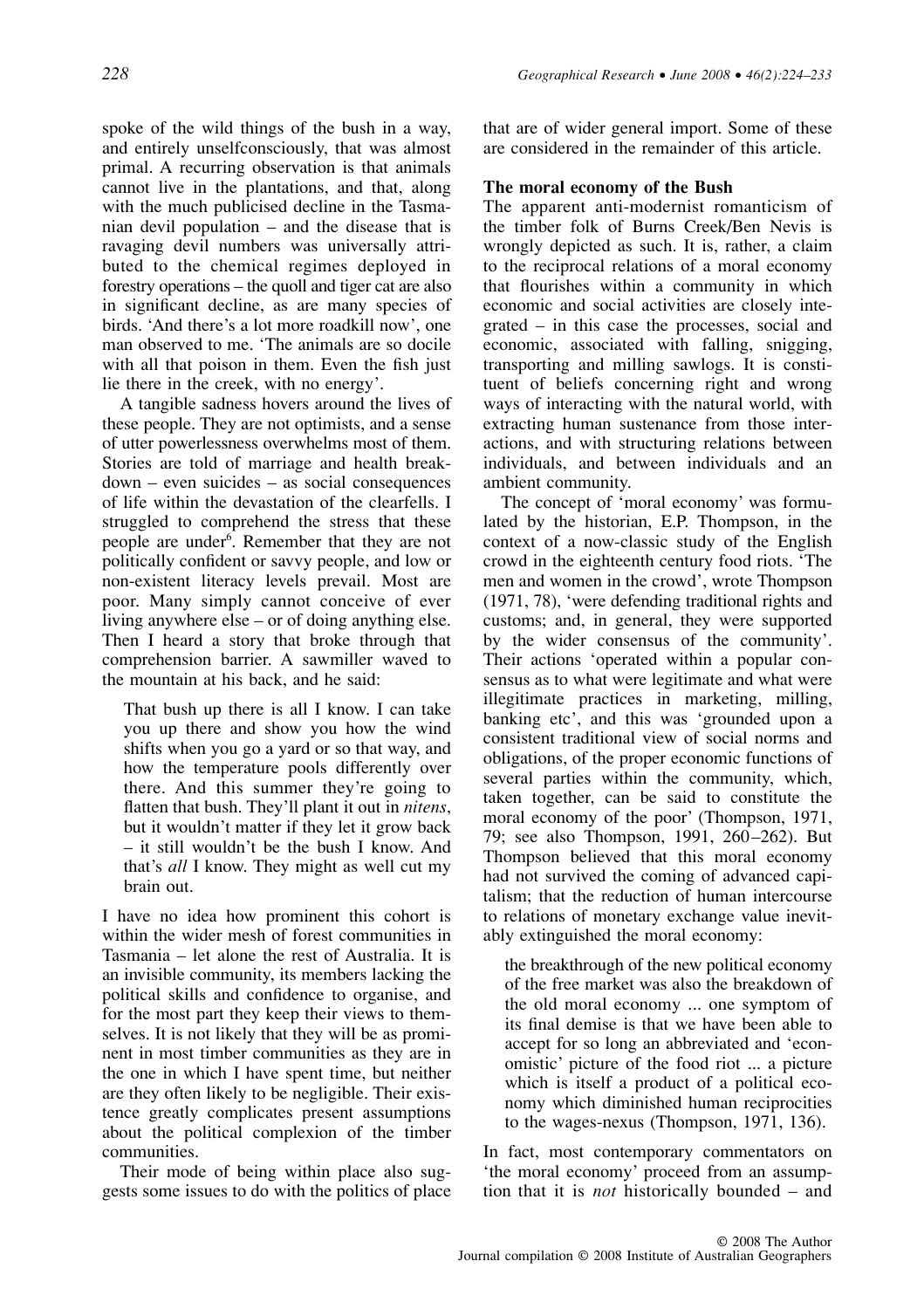certainly not insofar as its normative relevance is concerned – even though the concept connotes a socio-economic condition that most characterises pre-modern economic relationships (see Booth, 1994; M'Gonigle, 2000; Sayer, 2000). A still wider circle of 'post-development' political economists produce prescriptive accounts that resemble Thompson's in their key particulars (see, for example, Gibson-Graham, 2003; 2004; Gibson-Graham and Ruccio, 2001). Thompson's insistence that vernacular constructions of the moral economy cannot survive the integrated rationality of advanced industrial capitalism also seems confounded by the evidence. The 'third cohort' of Tasmania's forest community adheres to a home-grown system of belief in mutual socioeconomic obligation and responsibility that accords, in all major respects, with Thompson's formulation and, though it is now under considerable stress, it is of no small significance that it has survived into the twenty-first century.

This is not an observation of any great novelty. Similar regional or local value systems of socio-economic mutuality should be discernible within many defence-of-place political struggles. If this is indeed the case, it can be concluded that vernacular and organic formulations of the moral economy have survived to become, now, a discourse of resistance to the amoral and place-obliterating interactions of the global market; indeed, though market transactions were not then global in scope, this was even so at the time of the English food riots at the beginning of the eighteenth century. The place discourse not only accords with the moral economy tradition – it may be that the former has become the latter's contemporary standard-bearer, for much of the literature of place contains observations that correspond with the idea of the moral economy. Beatley and Manning, for example (1997, 137; see also Theobald, 1997), write of the need for communities to 'assum[e] control over their own development patterns'. The first lesson I take from the sawmillers and retired bushers of Burns Creek/Ben Nevis, then, is that E.P. Thompson's concept of the moral economy merits resurrection and prominent lodgement within an emergent body of policy-relevant place theory.

## **The moral ecology of the Bush**

Furthermore, Thompson's formulation can be broadened out. The 'third cohort' of Tasmania's forest communities articulates a clear moral sense of what constitutes socially appropriate economic activity, but to this is added a profound sense of too, is an ethically constructed relationship. I am not the first person to draw the parallels between Thompson's work and vernacular constructions of ecological ethics. In his study of local conservation regimes in and around the Adirondacks, Yellowstone and the Grand Canyon, Karl Jacoby makes the following observation (2001, 3):

I seek to recreate the moral universe that shaped local transgressions of conservation laws, enabling us to glimpse the pattern of beliefs, practices, and traditions that governed how ordinary rural folk interacted with the environment – a pattern that, paraphrasing E.P. Thompson, I have come to term the participants' *moral ecology*. This moral ecology evolved in counterpart to the elite discourse about conservation, a folk tradition that often critiqued official conservation policies, occasionally borrowed from them, and at other times even influenced them. Most of all, though, this moral ecology offers a vision of nature 'from the bottom up' ...<sup>7</sup>

Jacoby's study leads to the conclusion that (2001, 193) 'country people fashioned a variety of arrangements designed to safeguard the ecological base of their way of life', and that, therefore, 'the belief that prior to the advent of conservation, rural folk, in keeping with the supposed rugged individualism of the American frontier did as they pleased with the natural world', is quite erroneous. As we have seen, the 'third cohort' of Tasmania's timber communities also carries with it a generations-forged sensibility of what is and what is not appropriate interaction with the 'ecological basis of their way of life', a sensibility that is profoundly affronted by the practices and processes of present-day industrial logging. Such a 'moral ecology' constitutes a vernacular emergence from placespecific entanglements of ecology, economy and society – it is, then, an under-utilised conceptual tool with the potential to greatly enrich studies of place, and it is a tool that fits readily within extant conceptions of an ecologically-based sense of place. For example, Beatley and Manning (1997, 32) write that:

A sustainable community . . . nurtures a sense of place by understanding and respecting its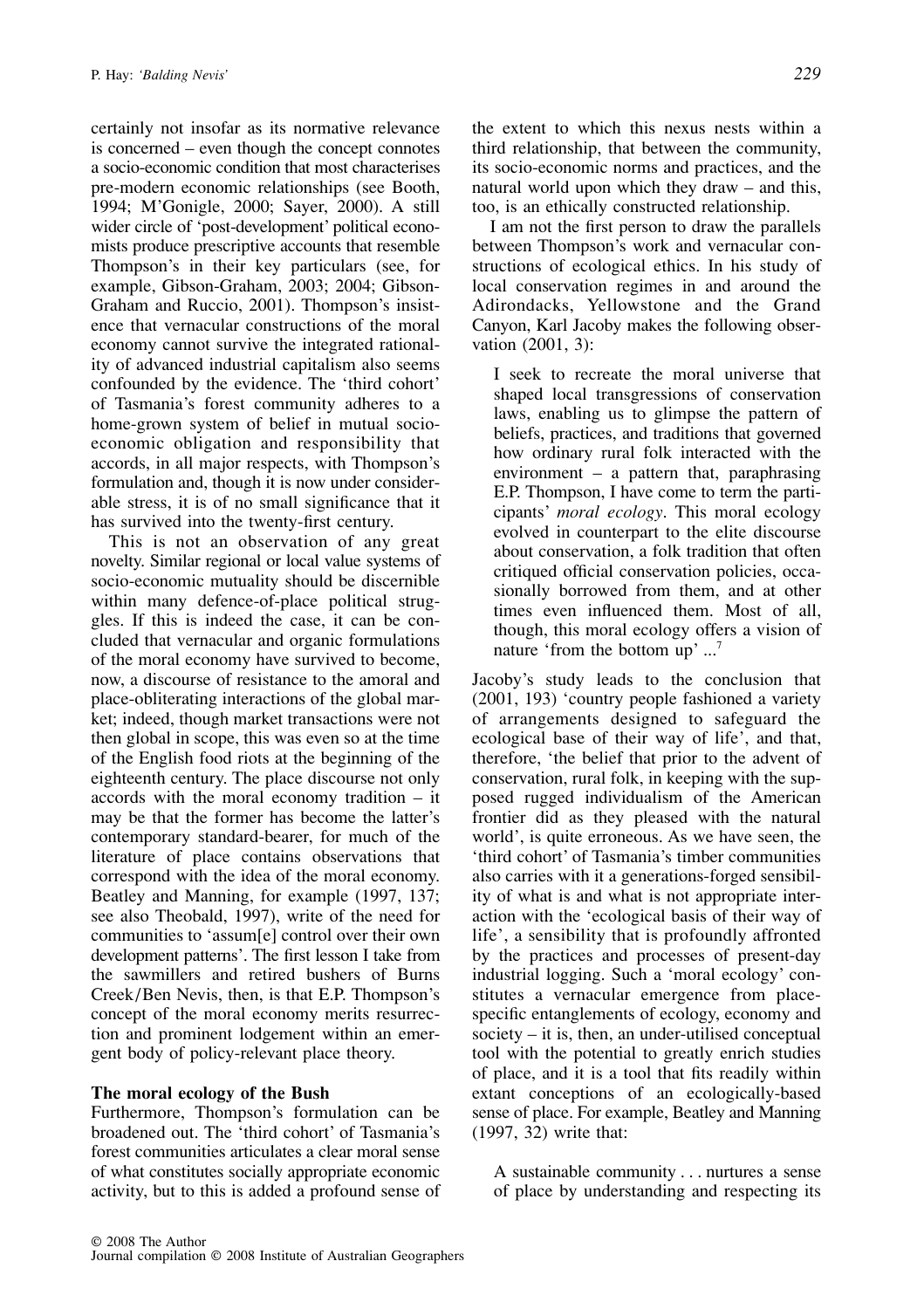bioregional context – its topography and natural setting, its rivers, hill-tops, open lands, native flora and fauna, and the many other unique elements of its natural context. A sustainable community respects the history and character of those existing features that nurture a sense of attachment to, and familiarity with, place.

#### **Identity and difference: thoughts on the political location of 'place'**

The most significant fault line that has emerged within place theory over the last two decades pits those who argue for phenomenologicallybased place identity against those who stress intra-place diversity, even conflict, arguing that social difference – on class, ethnic or gender lines, for example – renders a uniform place identity illusory, and that, where a single identity is proclaimed, it can only be the ideological ploy of a powerful elite.

Doreen Massey can stand for this latter position. She argues (1997, 323) that 'places do not have single, unique "identities"; they are full of internal conflicts'. Moreover, most writing in the 'place identity' tradition is, in its resistance to change, reactionary; 'a retreat from the ... dynamic and change of "real life", which is what we must seize if we are to change things for the better', and, thus, it is 'a form of romanticised escapism from the real business of the world' (1997, 319); Massey's notion of place as characterised by 'a constellation of processes' that make for a phenomenon-characterising fluidity, a 'throwntogetherness', is succinctly explained in her book, *For Space* (2005, 138– 142). Discussing this bifurcation, Tim Cresswell (2004, 23) is adamant that phenomenologies of place identity are essentialist, and that there is no space within which this might be qualified. I do not think that he gets this right. The phenomenologist's stress on experiential understanding is inimical to such a reading, because experience is an internalised activity, and one person's experience in place can never be duplicated, though, where sufficient commonality exists, individual experiences can be mediated into a never-static suite of group norms. In small, cohesive communities, these socially-mediated norms can be less fluid, more sedimented. The normativelyrich sense of place of the 'third cohort' of the Tasmanian timber towns was established under such conditions. Under circumstances of greater social dynamism it may be that place identities will only be coherent at the level of the group –

at the level, say, of the three cohorts that I have identified as characteristic of Tasmania's timber towns. At this point Massey's stress on intraplace difference is well made. Cheng *et al*. observe (2003, 87) that 'natural resource politics is as much a contest over place meanings as it is a competition among interest groups over scarce resources'. The first half of this sentence is in line with Massey's position – the second suggests how identity-based place theory can still accord with a view of places as sites of conflicted meaning.

But Massey (in the passage cited above) makes the profoundly ideological assumption that 'we' have the vector of change within our keeping; even that its essential quality is progressive, constituting a movement from a given state to one likely (certain?) to be better. The place constructions of the 'third cohort' within the timber communities conduce to emphatic rejection of such an equation (and such optimism). Can the values of these people really be categorised as reactionary romanticism? For them, change has brought with it a *loss* of individual and collective agency; a *diminution* of human potential. The members of the 'third cohort' are politically disarmed – but this only serves all the more dramatically to point up the fact of disempowerment in the face of centrally-imposed economic structures, as well as the anti-progressive nature of technologically-rationalised change in forest practices and its incumbent socio-economic consequences. The conclusion must be that a politics of place identity is not inevitably exclusionary or reactionary – because change within place is itself as likely to be regressive in character as progressive<sup>8</sup>, and 'sense of place' (or place identity) politics can provide a mobilising frame for resistance to the agency-stripping, homogenising, place-obliterative tendencies within economic and cultural globalisation<sup>9</sup>. Harvey acknowledges this (1996, 306) in his deployment of the notion of 'militant particularism', wherein is posited a revitalisation of 'the bond between the environmental and the social' in order to 'bend the social processes constructing space-time to a radically different purpose'.

## **Conclusion**

The 'third cohort' within Tasmania's timber communities falls below the radar. It is of unknown numerical strength, not politically organised (and probably not amenable to organisation), and its likely survival into the future is tenuous at best. Nevertheless, that it presently exists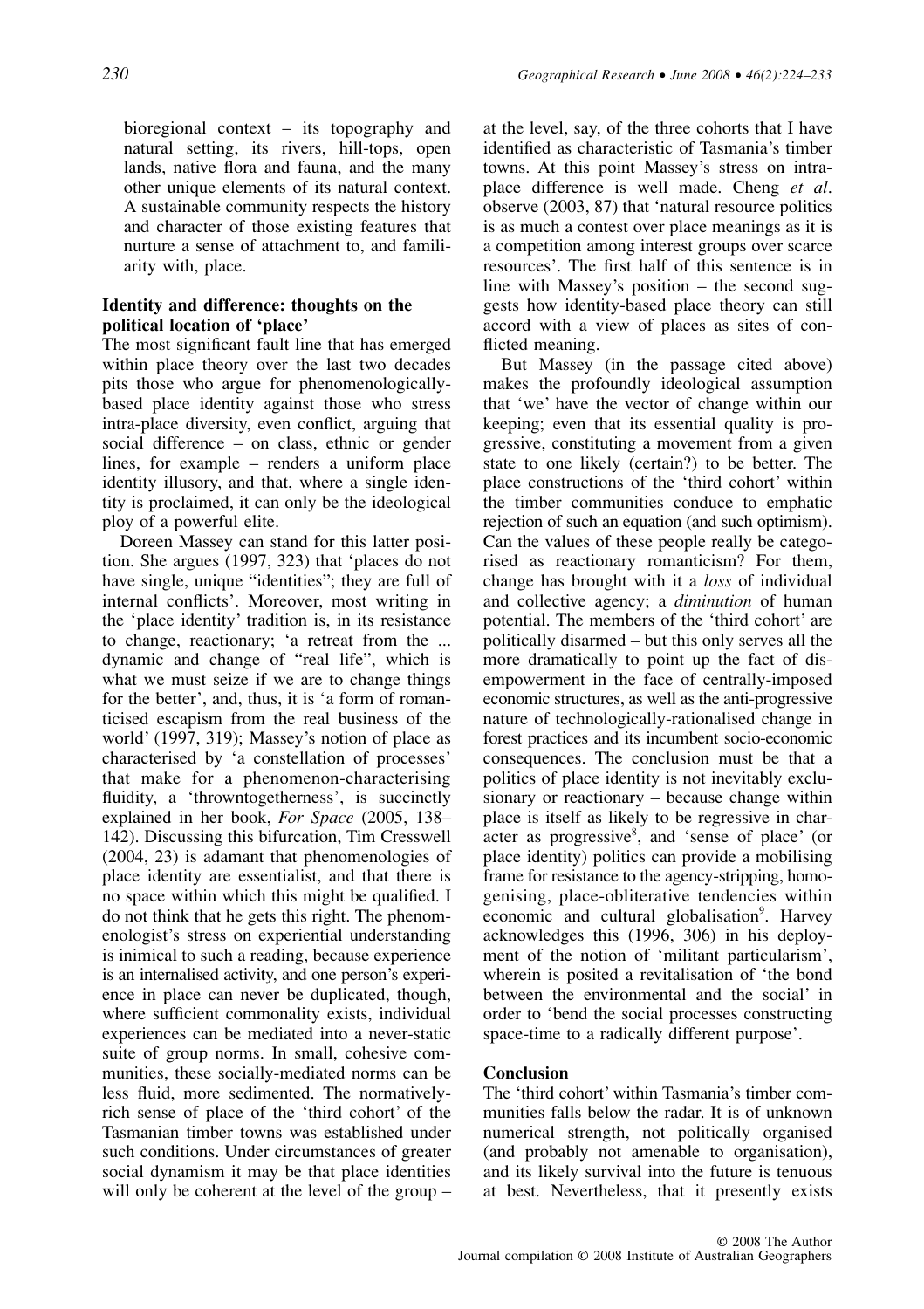challenges the predominant view that the bush is politically undifferentiated, a view that received considerable affirmation through highly visible events during the 2004 federal election. The existence of this 'third cohort' also raises interesting, more generally relevant, issues to do with the politics of place. Those considered in this paper have a certain random eclecticism to them – in that they are theory-practice synergies that have occurred to the author entirely unsystematically. Nevertheless, the congruence between E.P. Thompson's concept of the moral economy, and Karl Jacoby's extension of Thompson's insight to a vernacular construction of 'moral ecology', would seem to hold considerable promise for theory and application in place studies. Similarly, the character of the 'third cohort' suggests ways in which the needless opposition between those who point to the intractable, conflictual nature of intra-place difference and those who proceed phenomenologically to notions of collectively constructed place identities might be resolved.

#### ACKNOWLEDGEMENTS

A version of a section of this paper was published in *Arena Magazine* ('The Moral Economy of the Bush', *Arena Maga zine*, 83, 2006, 15–16), and an earlier version of the entire paper was presented as an Invited Keynote address at the 'Senses of Place' conference in Hobart, April 2006.

#### **NOTES**

- 1. The interviews on which this paper is based were conducted between 2006 and the present (and are, indeed, ongoing). Interviews were semi-structured and taped – often on sawmill sites – though some 'interviews' were rather more informal than others, as I spent a considerable amount of time in the company of my subjects (if they must be so called), and much information and insight was gathered in this way. At such times notes, sometimes including a verbatim record of what had just been said, were made on the spot, a procedure which the study participants quickly learned to ignore.
- 2. There is, of course, a substantial and rapidly growing literature on forest conflict in Australia, a literature that traces back to the pioneering contribution of Routley and Routley's monumental 1975 work, *The Fight for the Forests*. Tasmania features prominently in much of this literary corpus which, in both its wider applications and that to do with Tasmania, focuses upon conflict dynamics as they manifest in political action (often dramatic in terms of both mode and selected physical terrain) designed to effect specific policy and management outcomes. Examples (and it must be stressed that this list is very far from exhaustive) include Dargavel, 1995; 2004; 2005; Dargavel *et al.*, 2005; Doyle, 2000; Gee, 2001; Hillier, 2002; 2003; Lane, 2003; Lane and McDonald, 2002; Mercer, 1991; Plumwood, 2003; Scarff and Duus, 2005; Schirmer *et al*., 2003 – and

most recently and prominently, Judith Ajani's *The Forest Wars* (2007). The present study stands outside this body of literature, being less concerned with the overt terms of political conflict over the future of the forests than with accounting for the subtle cultural inhibitors that delete from those debates and contest the perspectives of a culturally (and perhaps numerically) significant cohort within the forest communities.

- Timber Communities Australia is said, by the National Association of Forest Industries' Tasmanian director, Terry Edwards, to have 30 000 members (Michelle Paine, 'At Loggerheads over Tax', *Mercury* [The], 3 April 2006). In the same newspaper report Greens Senator Bob Brown describes Timber Communities Australia as a 'shadowy' organisation funded by the National Association of Forest Industries. The organisation's reputation in Tasmania took quite a hit in May 2006 when it conspicuously failed to defend harvesting contractors against a decision by Gunns Ltd. to cut long-term supply contracts in response to a sudden drop in woodchip demand, thereby fuelling a widelyheld public perception that, far from being a grass-roots organisation created by and for the timber folk, Timber Communities Australia is merely a front for large industry interests (Sue Neales, 'Let the Record Reflect', *Mercury* [The], 20 May 2006). I have myself interviewed an ex-staff member of Forestry Tasmania who claims that the creation, in 1999, of Timber Communities Australia from the ashes of the old Forest Protection Society was masterminded within Forestry Tasmania management, even though the historical record identifies the Forest Industries Campaign Association as the organisation's midwife (and its financial underwriter). I have been unable to verify my informant's claim.
- 4. One important exception to the near complete invisibility of this cohort should be acknowledged. In his invaluable compendium of stories and essays, *The People's Forest*, Gregg Borschmann includes, from the collection of 88 oral histories that constitute the larger project, brief accounts from two Tasmanians who fit firmly within this cohort, Huon Valley sawmiller Darrell Brown (Brown, 1999) and northern Tasmanian bushman-bullocky Henry Steers (Steers, 1999). In his essay in the same volume, poet Mark O'Connor writes of celebrated fellow-poet, Les Murray: 'his heart, he said, was still with the small timber getters. Yet he could see that their day had gone. He wrote to Gregg Borschmann, saying that the story of Tasmanian sawmiller Darrell Brown nearly reduced him to tears' (O'Connor, 1999, 10). Murray's persistent and spirited support for the 'endangered' bush battler, in large part 'under the pressure of industrial timber harvesting' (quoted in O'Connor, 1999, 10), constitutes one of the rare consistent acknowledgements of the cohort identified in the present paper within a Tasmanian context.
- 5. David Warth's documentary film, *Two Visions* (n.p.: David Warth Productions, 2005) contains footage of dead animals in upland watercourses on cleared Ben Nevis slopes.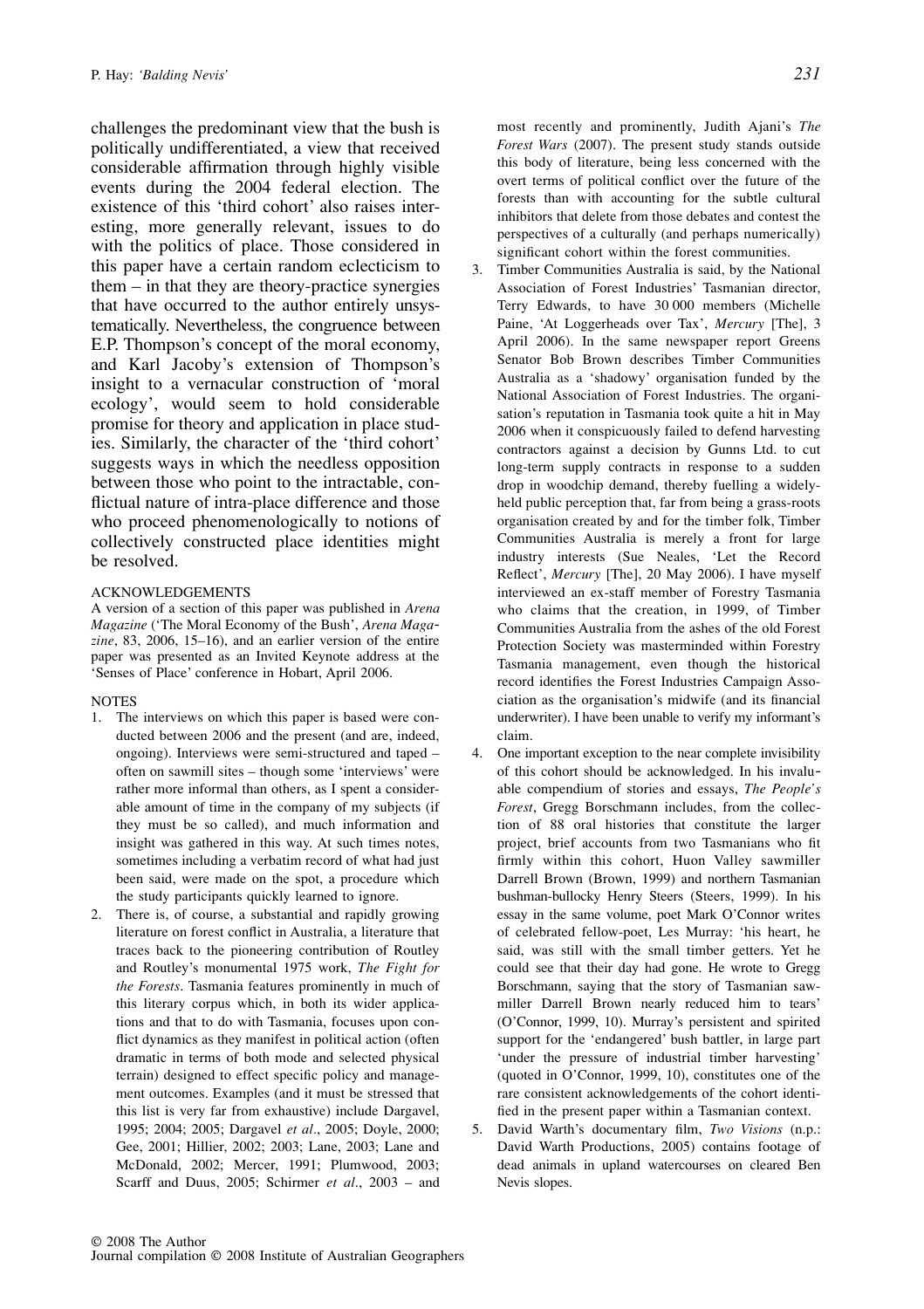- 6. Of course, distress at clearfell forestry is much more widely felt, with an unknowable but sizable proportion of all Tasmanians suffering deep and ongoing grief for the loss of the forests. Tasmania's acclaimed novelist, Richard Flanagan, has written (2005, 5): '... not only the forest has been destroyed by this industry. Its poison has seeped into every aspect of Tasmanian life: jobs are threatened, careers destroyed, people driven to leave'. Observing that, 'after firebombing', a clearfell calls to mind images 'of the battlefields of great wars', Flanagan (2005, 6) gives potent voice to that sadness and despair: 'the great forests are gone, and they will not return, and nor will the intense human response we had to such places. Everything hereafter will be ordered and imaginable, paintable and representable in a way that those wild places never were, and we will be less'. If it is so for those who live many ridgelines distant, it can be imagined how heightened must be the impact upon the sensibilities of those who live, sleep and move about in its very midst.
- 7. As with the notion of 'the moral economy', so, too, the idea of 'moral ecology' abuts a discourse, philosophical in this case, that resembles it in many ways, and to which in some respects it may be considered close kin. Instances abound of attempts to conjoin ecological insights to systems of moral attribution. The burgeoning field of environmental ethics, indeed, coalesces around this central project, and I have myself attempted to summarise the manifold complexities that come together under this rubric (Hay, 2002, 26–71). But 'moral ecology', as it is deployed here, identifies the terms of a quite specific relationship – as described in the text of this paper – between 'ordinary' people and terrain that is notable for its valued but contested ecological qualities, in or adjacent to which these people live.
- 8. Wanted urgently: an index of criteria against which capital- and government-induced changes to place can be assessed as progressive or regressive!
- 9. As long as pre-conditions for mobilisation are present. These go beyond communal value frameworks to engage skills and structures of activism – and as we have seen, in the case of the 'third cohort' in Tasmania's timber communities, these mobilising structures are not in place.

#### REFERENCES

- Ajani, J., 2007: *The Forest Wars*. Melbourne University Press, Carlton (Vic.).
- Alasuutari, P., 1995: *Researching Culture: Qualitative Method and Cultural Studies*, Sage, London, Thousand Oaks (Calif.) and New Delhi.
- Beatley, T. and Manning, K., 1997: *The Ecology of Place: Planning for Environment, Economy, and Community*. Island Press, Washington D.C. and Covelo (Calif.).
- Booth, W.J., 1994: On the idea of the moral economy. *American Political Science Review* 88, 653–667.
- Borschmann, G. (ed.), 1999: *The People's Forest: a Living History of the Bush*. The People's Forest Press, Blackheath (NSW).
- Breen, S., 2001: *Contested Places: Tasmania's Northern Districts from Ancient Times to 1900*. Centre for Tasmanian Historical Studies, University of Tasmania, Hobart.
- Brown, D., 1999: The battler. In Borschmann, G. (ed.) *The People's Forest: A Living History of the Bush*. The People's Forest Press, Blackheath (NSW), 107–109.
- Cheng, A.S., Kruger, L.E. and Daniels, S.E., 2003: 'Place' as an integrating concept in natural resource politics: propositions for a social science research agenda. *Society and Natural Resources* 16, 87–104.
- Cresswell, T., 2004: *Place: A Short Introduction*. Blackwell, Malden (Mass.), Oxford and Carlton (Vic.).
- Dargavel, J., 1995: *Fashioning Australia's Forests*. Oxford University Press, Melbourne.
- Dargavel, J., 2004: The fight for the forests in retrospect and prospect. *Australasian Journal of Environmental Management* 11, 237–244.
- Dargavel, J., 2005: Managing amidst conflict: the Huon District forests of Tasmania. In Durst, P.B, Brown, C., Tacio, H.D. and Ishikawa, M. (eds) *In Search of Excellence: Exemplary Forest Management in Asia and the Pacific*, FAO Regional Office for Asia and the Pacific/ Regional Community Forestry Training Center for Asia and the Pacific, Bangkok, 239–250.
- Dargavel, J., Agnoletti, M. and Johann, L., 2005: Layered cultures of forestry. *News of Forest History* III (36–37) part 1, 25–35.
- Doyle, T., 2000: The campaign to save the Wet Tropics. In McDonald, G. and Lane, M. (eds) *Securing the Wet Tropics?* The Federation Press, Leichardt (NSW), 103–116.
- Flanagan, R., 2006: Love walks naked (art exhibition catalogue essay). In Wastell, R. *We Are Making a New World*. Dick Bett Gallery, North Hobart.
- Gee, H., 2001: *For the Forests: A History of Tasmanian Forest Campaigns*. The Wilderness Society, Hobart.
- Gibson-Graham, J.K., 2003: An ethics of the local. *Rethink[ing Marxism: A Journal of Economics, Culture and](http://ideasandsociety.ucr.edu/pdfs/econrep/gibsongraham2.pdf) Society* 15, 49–74.
- Gibson-Graham, J.K., 2004: Surplus possibilities: Representing development and post-development. Presented at a Conference on Economic Representations: Academic and Everyday, University of California, Riverside, April. Retrieved 29 June 2007 from <http://ideasandsociety.ucr. edu/pdfs/econrep/gibsongraham2.pdf>.
- Gibson-Graham, J.K. and Ruccio, D., 2001: 'After' development. In Gibson-Graham, J.K., Resnick, S. and Wolff, R. (eds) *Re/Presenting Class: Essays in Postmodern Marxism*. Duke University Press, Durham (NC) and London, 158–181.
- Harvey, D., 1996: *Justice, Nature and the Geography of Difference*. Blackwell, Cambridge (Mass.).
- Hay, P., 2002: *Main Currents in Western Environmental Thought*, UNSW Press, Sydney, and Indiana University Press, Bloomington (Ind.).
- Hillier, J., 2002: Can't see the trees for the wood? Visions and re-visions of old-growth forests in Western Australia. In Gaynor, A., Haebich, A. and Trinca, M. (eds) *Country: Visions of Land and People in Western Australia*. Western Australian Museum, Perth (WA), 49–71.
- Hillier, J., 2003: Fighting over the forests: Environmental conflict and decision-making capacity in forest planning processes. *Australian Geographical Studies* 41, 251–269.
- Jacoby, K., 2001: *Crimes Against Nature: Squatters, Poachers, Thieves, and the Hidden History of American Conservation*. University of California Press, Berkeley, Los Angeles and London.
- Lane, M.B., 2003: Decentralization or privatization of environmental governance? Forest conflict and bioregional assessment in Australia. *Journal of Rural Studies* 19, 283–294.